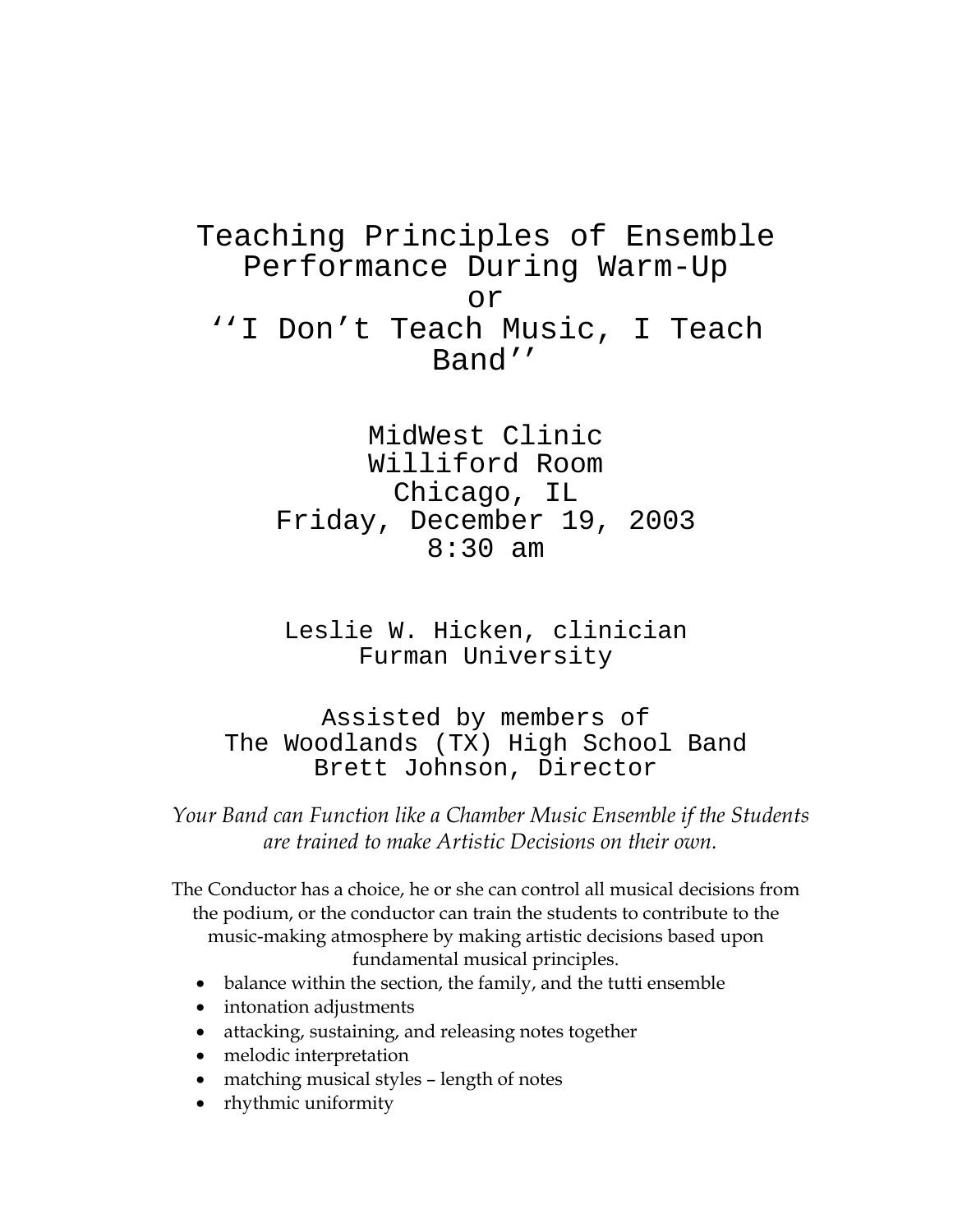# *Teaching Characteristic Tone Quality is Fundamental.*

Basics of proper posture, proper breathing, proper hand position, and proper embouchure must be established before higher order artistic musical decisions can be presented.

- breathing exercises
- F concert/Bb concert chord
- chromatic intervals
- long tones

## *Establish Concepts of Ensemble Sonority.*

Your students need to understand the sonic relationship between tessitura placement and dynamic level. This relationship defines the sound quality which your ensemble produces. This concept also forms the foundation for the adjustment of pitch.

- McBeth pyramid
- balance and blend
- section balance
- family balance
- ensemble balance

*Establish a Process for Students to Adjust Their Own Intonation.* 

We need to turn the responsibility of adjusting intonation over to the students.

- They can be trained to listen and adjust based upon what they hear.
- beatless tuning demonstration
- principal player tuning
- spot tuning of sections
- Dallas Brass exercises

*Establish Principles for the Interpretation of Melody* 

Composers do not mark every nuance of phrasing in their compositions. Students can be given principles of interpretation which will allows them to

approach melodic phrases expressively.

- shape the phrase
- returning scales
- points of tension and release
- sustained notes
- repeated notes
- connecting upward intervals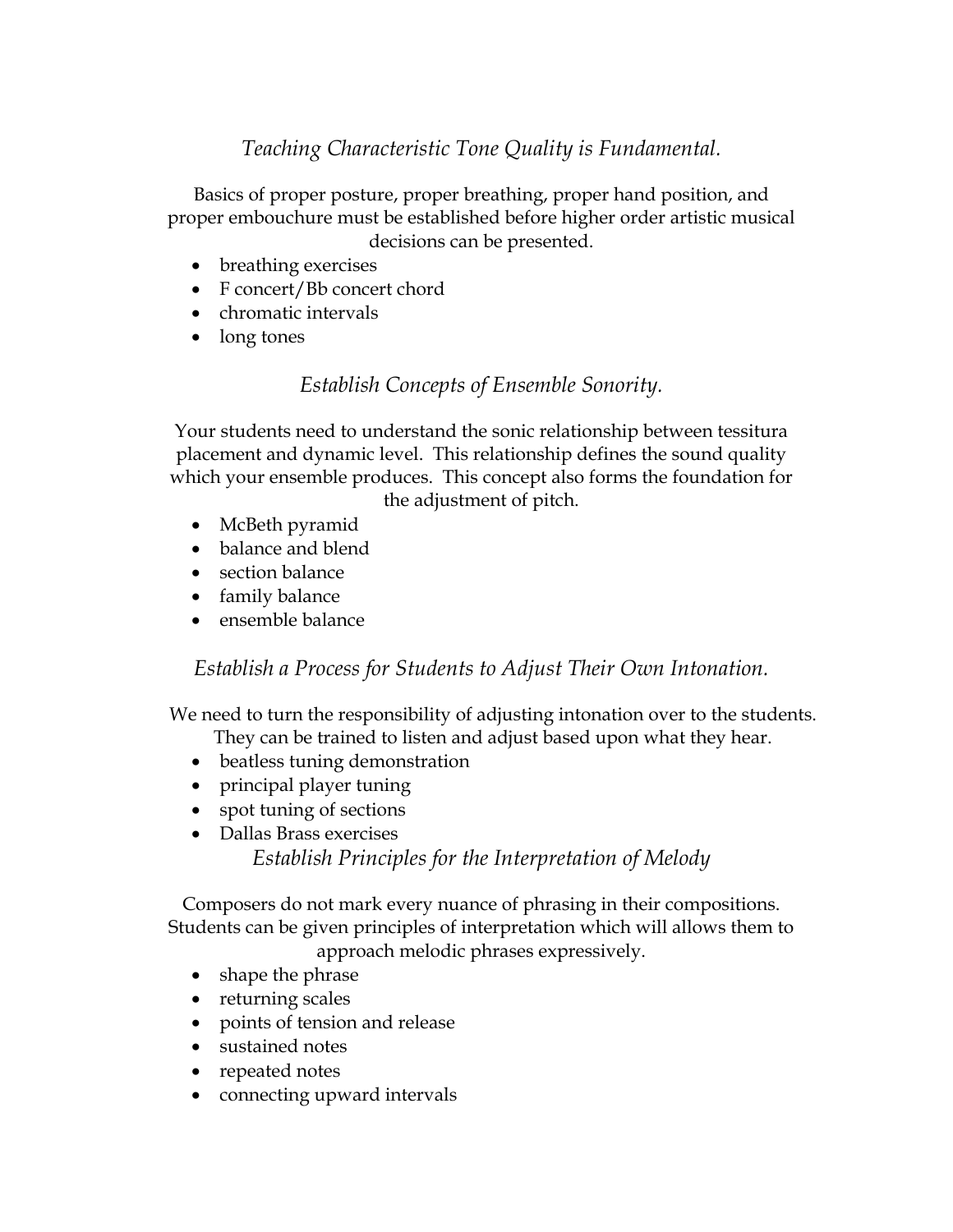• diatonic intervals

## *Teaching the Ensemble to Attack, Sustain, and Release Tones Together is the Beginnings of Establishing Musical Style.*

Your ensemble must understand that each tone has three components: the attack, the sustained portion of the sound, and the release. Each component has a rhythmic and tonal function.

- attack together (breathe rhythmically together)
- sustain tone quality throughout sound
- release points
- sound and silence exercise

#### *Matching Musical Styles*

Students can be trained to listen and match note lengths. Work should be done on the various techniques for beginning and ending notes on a wind instrument.

- release with the tongue
- release with the air
- staccato, legato, marcato, roof top accent
- string bowings and wind consonants

### *Establish Concepts of Ensemble Rhythm*

Students need to understand the two underlying concepts of rhythm, steady pulse and subdivision. Establishing a steady pulse within the ensemble

without a conductor is crucial for future success.

- defining the "inner pulse"
- scale segments
- moving accent study
- off-beats

#### **References:**

 Casey, Joseph L., *Teaching Techniques and Insights for Instrumental Music Educators*. Chicago, IL: GIA Publications, 1993.

 Green, B. & Galway, T., *The Inner Game of Music*, New York, NY: Doubleday, 1986.

 Kohut, Daniel L., *Instrumental Music Pedagogy.* Englewood Cliffs, N. J.: Prentice-Hall, 1973.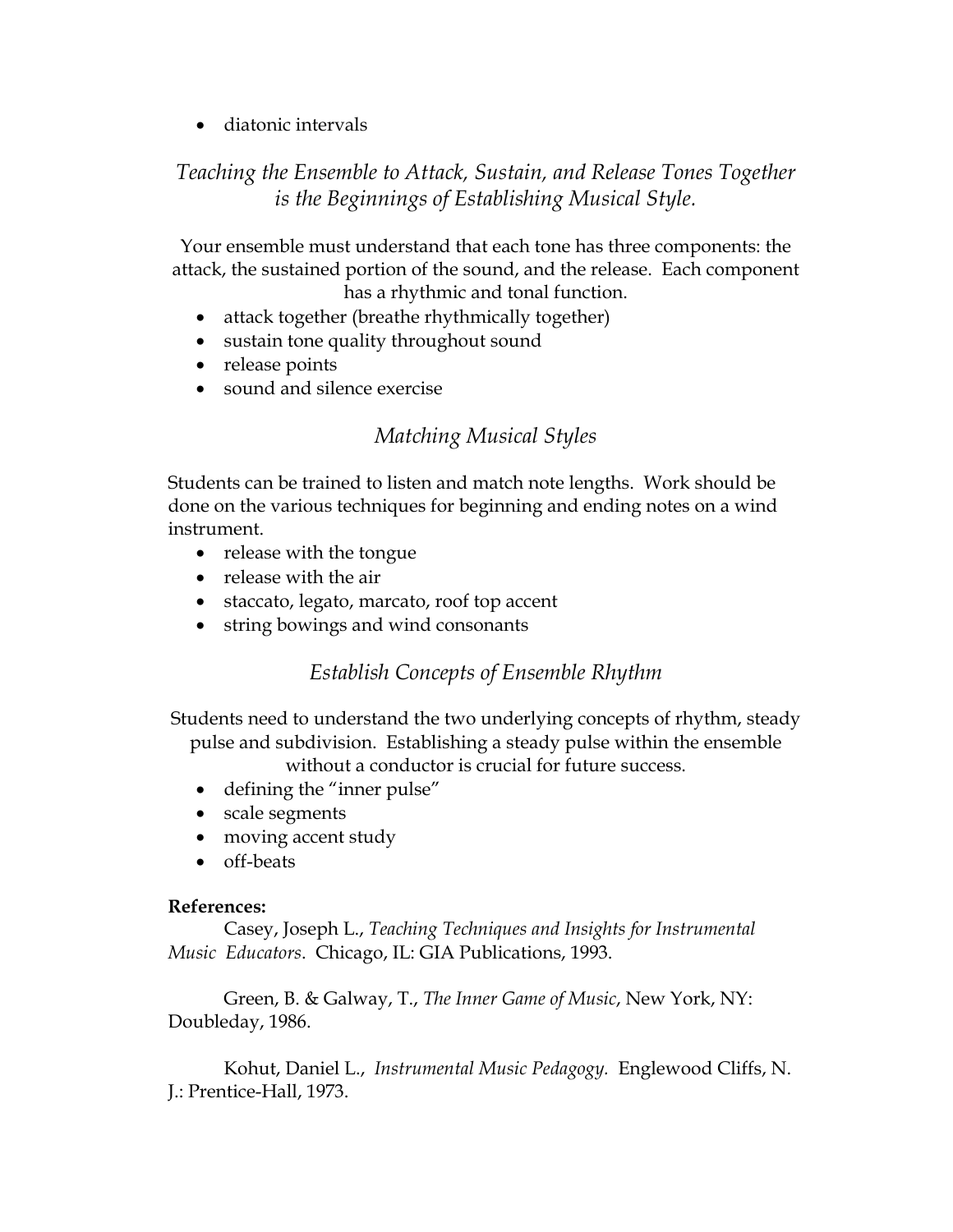Kohut, Daniel L. & Grant, Joe W., *Learning to Conduct and Rehearse,*  Englewood Cliffs, N. J.: Prentice-Hall, 1990.

 Lisk, E., *The Creative Director: Alternative Rehearsal Techniques*, Oswego, NY: E. S. Lisk, Publishing, 1987.

 McBeth, W. F., *Effective Performance of Band Music*, San Antonio, TX: Southern Music Company, 1972.

 National Band Association, Selective Music List for Bands. Nashville, Tenn., 1990.

 Paynter, John P. "A Daily Warm-Up Routine*", Band Director's Guide*, Sept.-Oct. 1984, pp. 6-9.

 Walker, Darwin E., *Teaching Music*, 2nd ed., New York, N. Y.: Schirmer Books, 1998.

**Leslie W. Hicken, Director of Bands**, joined the faculty of Furman University in the fall of 1993. In the Department of Music, his responsibilities include the directorship of the Wind Ensemble, Symphonic Band, and Chamber Winds; instructor of instrumental conducting; instrumental music education coordinator; and instructor of clarinet. In addition to his duties at Furman, he is the Artistic Director of the Carolina Youth Symphony and the Director for the Summer Lakeside Concert Series at Furman. In the fall of 2000, Dr. Hicken completed a residency with the public schools of Volta Redonda, Rio de Janeiro State in Brazil preparing a concert with their String Orchestra.

Dr. Hicken is a member of the South Carolina Music Educators National Conference, the College Band Directors National Association, the National Band Association, The International Clarinet Society, and the South Carolina Band Directors Association. He belongs to Phi Kappa Lambda, Phi Beta Mu, and is an honorary member of Kappa Kappa Psi and Phi Mu Alpha Sinfonia. He received his Bachelor of Music degree from the Eastman School of Music, a Masters of Arts in Teaching from Teachers College, Columbia University, and a Doctorate in Music Education from Indiana University. He has studied clarinet with D. Stanley Hasty, Leon Russianoff, and Bernard Portnoy and conducting with Dr. J. Marion Magill, Dr. Robert Klotman, and Ray Cramer. Dr. Hicken received the Outstanding Bandmaster of the Year Award in 2000 and the Outstanding Contributor Award in 2002 from the South Carolina Chapter of Phi Beta Mu. In 2002, he was inducted into the prestigious American Bandmasters Association.

### *Order of Musical Examples*

- Chromatics from F
- Bb Chord/Chromatic Intervals